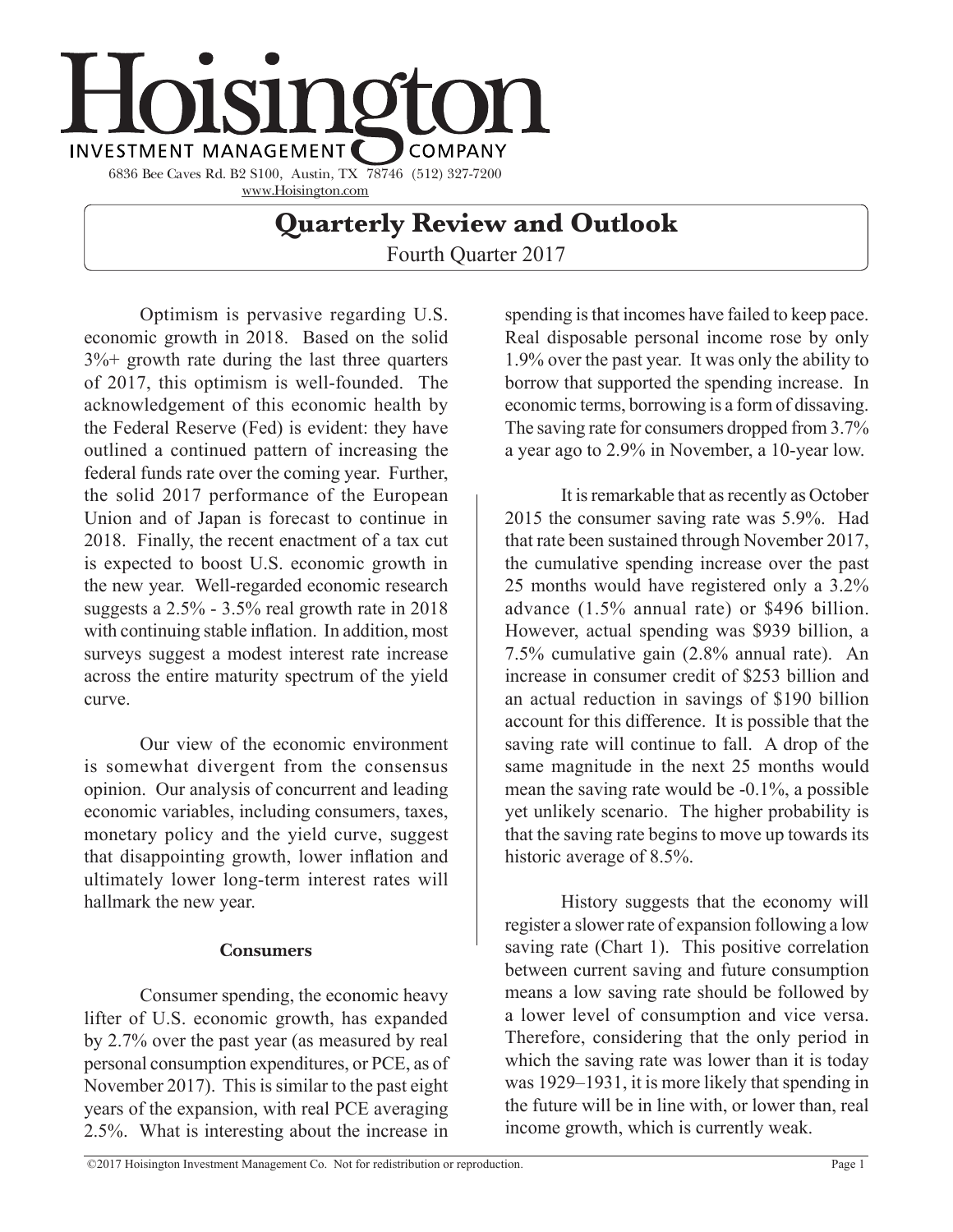

Furthermore, the modest increase in real disposable income of 1.9% over the past twelve months will be under downward pressure in 2018 as employment growth continues to slow. Employment growth actually peaked in early 2015, expanding year-over-year by 2.3%. However, by December 2017 the growth rate had diminished to 1.4% (Chart 2). This slowing trend will persist in 2018, placing downward pressure on income gains and therefore on spending as well.

Conventional wisdom suggests that rising consumer confidence significantly boosts spending. However, plotting the quarterly percent changes in real per capita PCE against percent changes in consumer confidence from 1967 through the third quarter 2017, it appears that consumer confidence is unreliably related to real





PCE (Chart 3). Over this very robust sample of 202 observations, a 1% gain in confidence only boosts real per capita PCE by a minuscule 0.006%. While the correlation is positive, the relationship is not statistically significant with a coefficient of determination  $(R^2)$  of only 0.02.

Finally, borrowing should slow in 2018. The 125 basis point increase in the federal funds rate since December 2015, and its magnified effect on short-term financing rates, coupled with deteriorating loan quality, should continue to reinforce the slow-down in borrowing at the consumer level. Therefore, both the supply and demand for credit is waning. Slower borrowing and modest income expansion, along with a potential reversal in the near historic low saving rate, means consumer spending will likely be one area of economic disappointment in 2018.

#### **Taxes**

In 1820, the great economist David Ricardo (1772-1823) was asked whether it made any difference to the overall British economy if the Napoleonic Wars were financed by an increase in debt or by an increase in taxes. He theorized that the two were equivalent (the Ricardian Equivalence). However, Ricardo candidly cautioned that his theory might not be valid. Indeed, continuous streams of data and statistical THE TREVELT, THE TREVELT, COMPUTING THE SUPPOSE OF ANALY AND SUPPOSED CONDUCTS.<br>Treau of Economic Analysis, Bureau of Labor Statistics. Through December 2017. **COMPUTING techniques that are available today**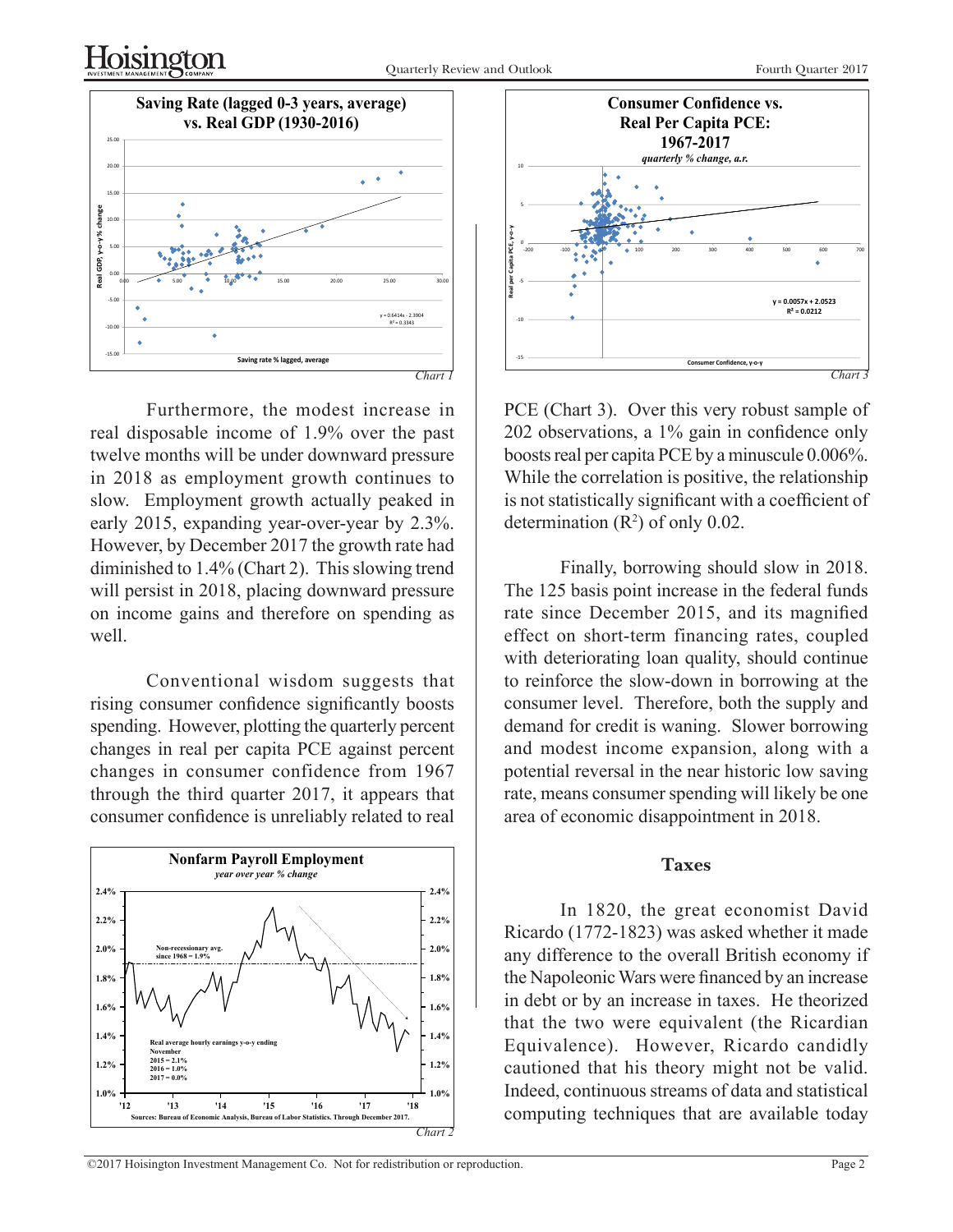were not available in the early 1800s to test his theory.

The economics profession followed Ricardo's theory until 1936 when John Maynard Keynes (1883-1946) introduced the government multiplier concept. It posited that \$1.00 of debt financing would expand GDP by some multiple of that amount. Keynes, like Ricardo, did not offer empirical proof for his proposition. And like Ricardo, it is doubtful he could have produced such analysis given the lack of advanced statistical computing techniques at that time.

To further analyze these theories, using data from 1950 through 2016, we developed a scatter diagram plotting the year-over-year percent change in real per capita GDP against real per capita gross federal debt, with lags in the debt of one and two years, equally weighting each year (Chart 4). We added the prior two years in order to capture any lags in the response of the economy to the debt changes. The results of this diagram add to the evidence that Ricardo's theory was correct. The most important conclusion of this extensive data set, which excludes recessions, is that the slope of the line is negative but not statistically significant. A 1% increase in debt per capita over three years results in a slight decline in real per capita GDP of 0.06%, and the coefficient of determination  $(R^2)$  is just 0.02. If the scatter diagram is calculated without lags, the slope is a



virtually identical -0.04, with an even lesser  $R^2$  of 0.01. In short, these results align with Ricardo's theory; although individual winners and losers may arise, a debt-financed tax cut will provide no net aggregate benefit to the macro-economy.

If the tax cuts were instead to be financed by a reduction in expenditures (revenue-neutral), then the economic growth rate would benefit to a minor degree. Since productivity is higher in the private sector than in the government sector, tax cuts should have a more favorable multiplier. In this type of revenue-neutral package, the economy would thus receive a slight boost. The tax cuts should increase incentives and efficiencies, and possibly lower the cost of capital and moderate the increase in the steady and substantial rise in federal debt.

Federal debt, however, still remains a problem since gross government debt recently exceeded 106% of GDP. A debt level above 90% has been shown to diminish an economy's trend rate of growth by one-third or more. When President Reagan cut taxes in 1981 growth ensued, but the government debt was only 31% of GDP, an economic millennium from our present 106%. Looking forward, the Joint Committee on Taxation expects a \$451 billion revenue gain from improved growth over the next ten years, yet it still expects the recent tax bill to add \$1.1 trillion to the deficit. The Congressional Budget Office expects a \$1.5 trillion increase in the deficit over the same period. According to some private forecasters, due to the front-loading of some provisions, for the next two years the federal deficit will be rising – moving from roughly 3.6% of GDP in fiscal 2017 to 3.7% of GDP in fiscal 2018 to 5% of GDP in 2019. Thus, the continuing debt buildup will have the unintended consequence of slowing economic growth in 2018 and beyond, despite the favorable multiplier contribution that individual tax cuts impart.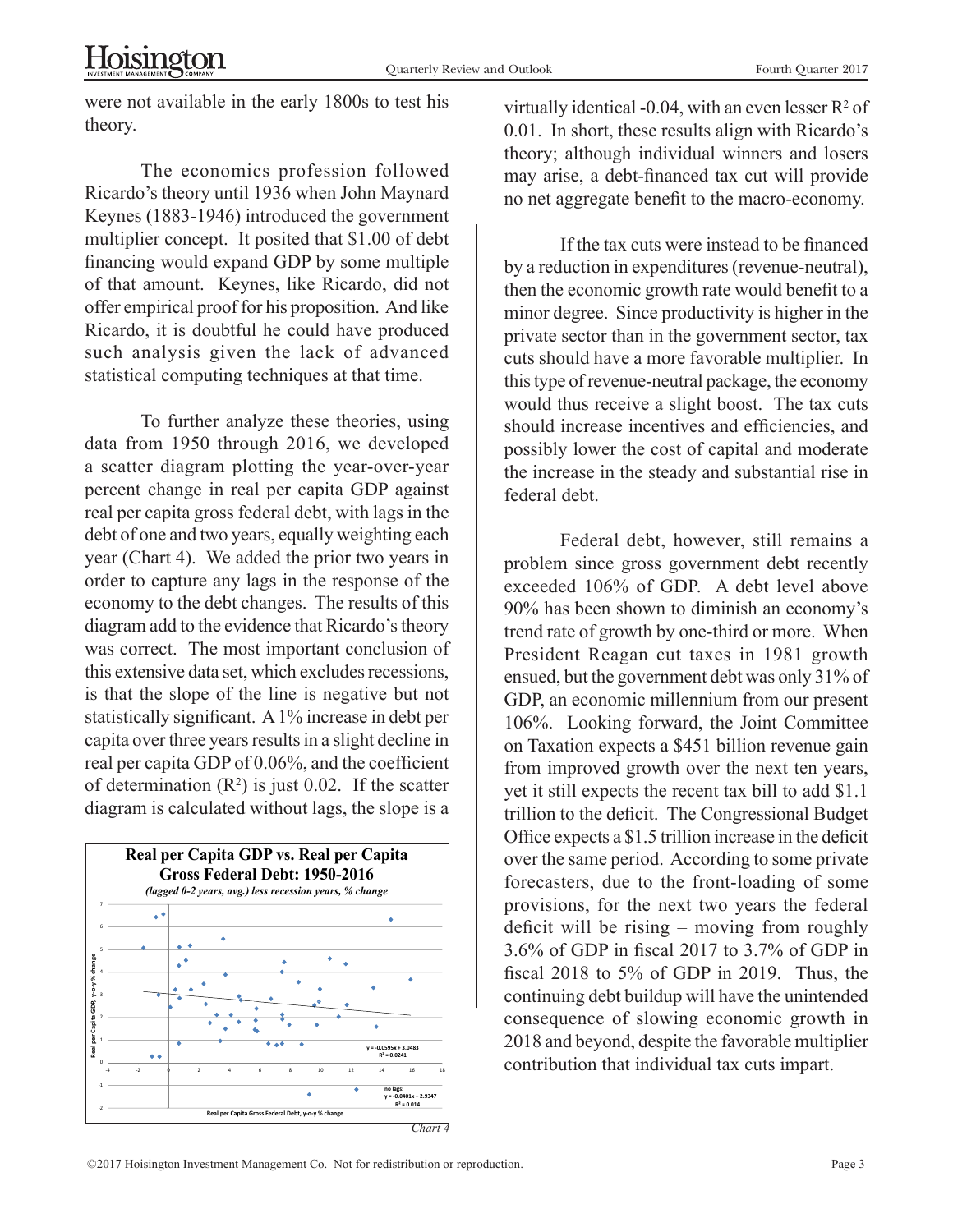#### **Monetary Policy**

Although the economy may slow due to a poor consumer spending outlook and increases in debt, the real roadblock for economic acceleration in 2018 is past, present and possibly future monetary policy actions. The Fed first began raising the federal funds rate in December 2015. A year later the Fed implemented another 25 basis point increase. Three more rate hikes occurred in 2017. To raise interest rates the Fed takes actions that reduce the liquidity of the banking system (Chart 5). This action has historically caused a reduction in the supply of credit through tighter bank lending standards. The demand for credit is also diminished as some borrowers are priced out of the market or can no longer meet the higher quality standards.

The impact of this tightened Fed policy on money, credit and eventually economic growth is slow but inexorable. The brunt of these past and current policy moves will be felt in 2018. Irving Fisher provided the arithmetic formula that money times its turnover equals price times transactions, or nominal GDP (MV=PT). This simple equation provides a roadmap of ebbing growth next year. Velocity  $(V)$  is currently low. At 1.43, velocity is standing at its lowest level since 1949, well below the 1.74 average since 1900 (Chart 6). Money (as defined by M2) expanded by 7% in 2016. Owing to Fed actions, money growth slowed to a 5%



year-over-year growth rate at the end of the third quarter 2017, a 2.5% reduction from the previous year. In the fourth quarter of 2017 the Fed planned to reduce its balance sheet by \$30 billion, an action we term "quantitative tightening" (QT). This action has and will continue to put additional downward pressure on money growth; a \$60 billion reduction is expected in the first quarter of 2018, a \$90 billion reduction is expected in the second quarter of 2018, and an additional \$270 billion in reductions are expected following the second quarter of 2018. It is important to note that historical comparisons and analysis are unavailable as the magnitude of this balance sheet reduction is unprecedented; however, the threemonth growth rate of money has already slowed further to 3.9% at the end of 2017.

In the 1960s, economists Karl Brunner (1916-1989) and Allan Meltzer (1928-2017) both proved M2 equals the monetary base (MB) times the money multiplier (m)  $(M2=MB*m)$ . They also algebraically identified the determinants of m. Application of their model, which has been verified by numerous others, suggests the monetary slowdown will intensify, thereby increasing the drag on economic growth, as 2018 unfolds. If the Fed continues QT for one year as outlined, we calculate the overall change in M2 could turn negative by the end of the year. If money (M2) continues to decelerate, and V stabilizes (although it has declined at a 2.4% rate



©2017 Hoisington Investment Management Co. Not for redistribution or reproduction. Page 4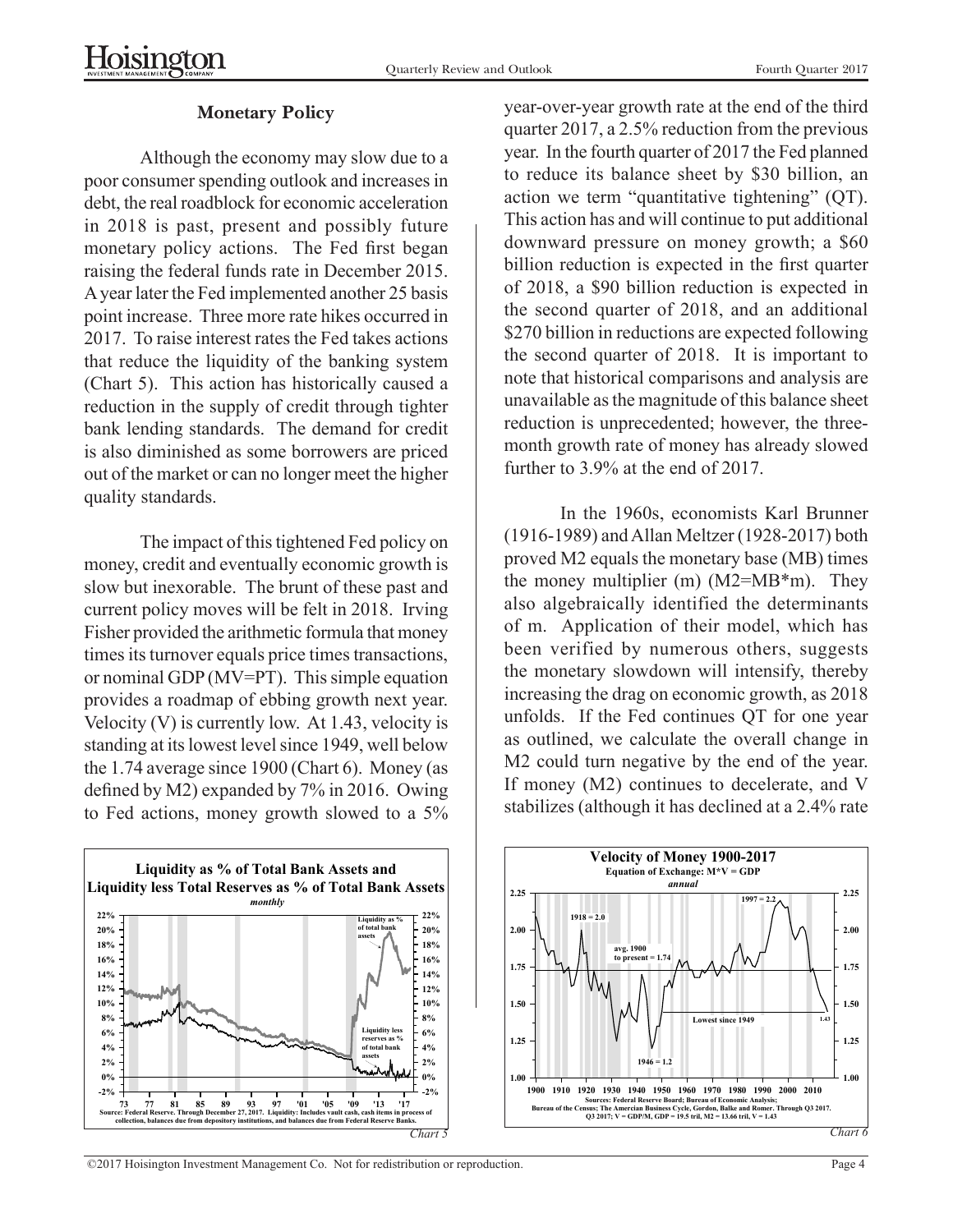over the past eight years), then nominal GDP will record a lower growth rate in 2018 than the estimated 2017 pace of 4.0%.

### **Yield Curve**

The determinants of short-term interest rates are far different than those of long-term interest rates, thus causing the shape of the Treasury yield curve to significantly change shape over the course of the business cycle.

Changes in long-term Treasury bond yields are determined by the Fisher equation, one of the pillars of macroeconomics. In this equation, the nominal risk-free bond yield equals the real yield plus expected inflation  $(i=r+\pi^e)$ . Expected inflation may be slow to adjust to reality, but the historical record indicates that the adjustment inevitably occurs. Although very volatile over the short-run, the real rate can be stable over longer time spans; inflationary expectations ultimately dominate the longer run movements in the Treasury bond yield. The Fisher equation can be rearranged algebraically so that the real yield is equal to the nominal yield minus expected inflation ( $r=i-\pi$ <sup>e</sup>).

Short-term interest rates are determined by the intersection of the demand and supply of credit that the Fed largely controls through shifting the monetary base and interest rates. The higher funds rate can be reached by a slower but still positive growth rate in the monetary base or by an outright decline in the base. When the base money becomes less available, the upward sloping credit supply curve shifts inward, thus hitting the downward sloping credit demand curve at a higher interest rate level.

Restrictive monetary policy impacts the economy through several observable phases, all of which take time to work. Initially, the monetary shift causes the federal funds rate to rise. As mentioned earlier, as the federal funds rate moves higher, the growth rates of the monetary and credit aggregates slow. A sign that this restrictive process is beginning to more meaningfully impact monetary conditions is that the yield curve begins to flatten, with short-term rates rising relative to long-term rates. Historically, as the yield curve flattens, the profitability of the banks and all similarly structured entities is diminished from this influence. Thus, initially the change in the curve is a symptom of monetary tightness, but the flatter curve reinforces the earlier monetary restraint.

## **Outlook**

The full spectrum of monetary policy is aligned against stronger growth in 2018. A higher federal funds rate, the continuation of QT, low velocity and abruptly slowing money growth all put downward pressure on growth. The flatter yield curve will further tighten monetary conditions. This monetary environment coupled with a heavily indebted economy, a low-saving consumer and well-known existing conditions of poor demographics suggest 2018 will bring economic disappointments. Inflation will subside along with growth causing lower long-term Treasury yields.

> Van R. Hoisington Lacy H. Hunt, Ph.D.

The views expressed are the views of Hoisington Investment Management Co. (HIMCO) for the period ending December 31, 2017, and are subject to change at any time based on market and other conditions Information herein has been obtained from sources believed to be reliable, but HIMCO does not warrant its completeness or accuracy, and it will not be updated. References to specific securities and issues are for illustrative purposes only and are not intended to be, and should not be interpreted as, recommendations to purchase or sell such securities.<br>All rights reserved. This material may not be reproduced, displayed, modifie

in jurisdictions where such distribution is prohibited. This is not an offer or solicitation for investment advice, services or the purchase or sale of any security and should not be construed as such. This material is for informational purposes only.